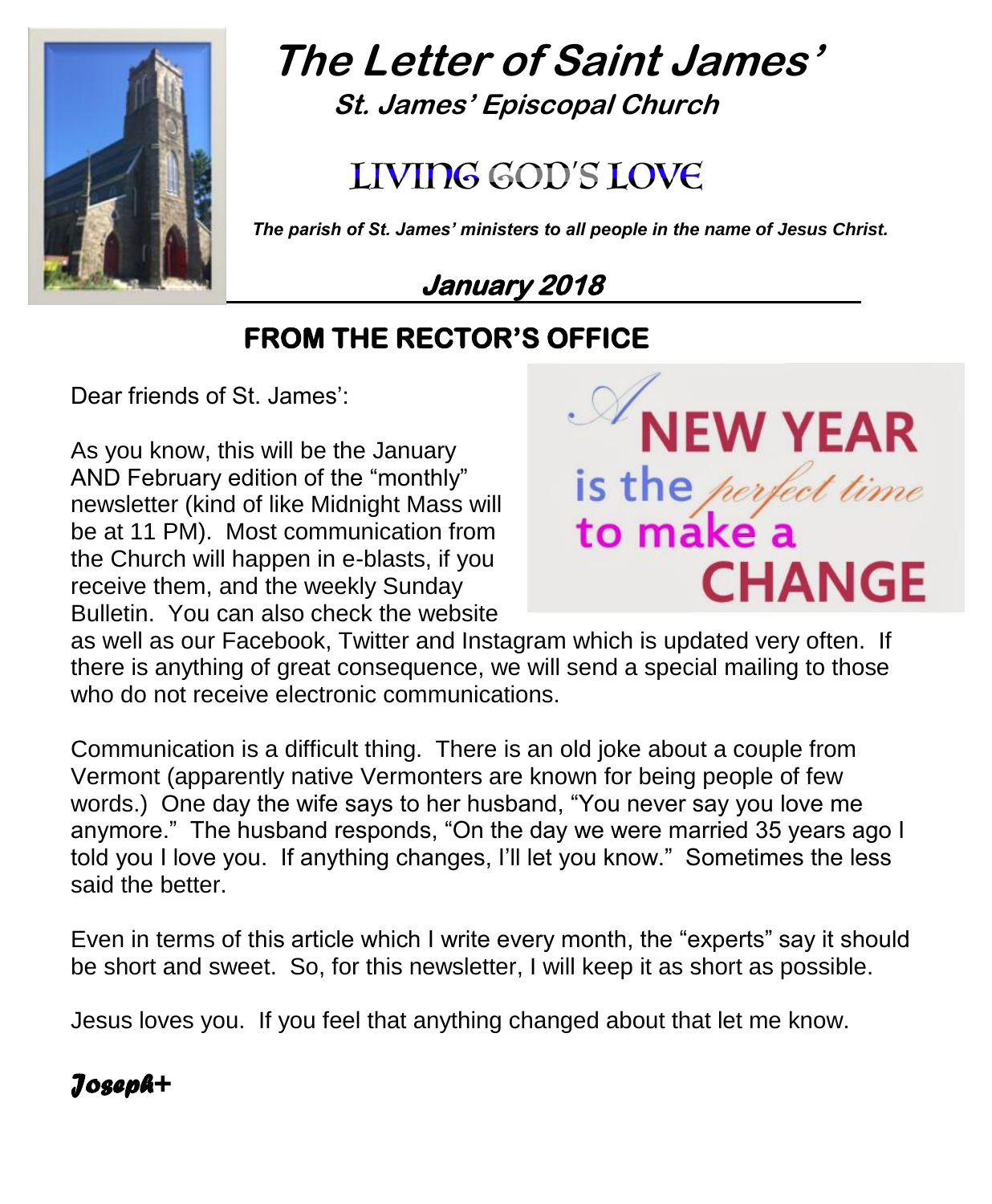#### **OFFICIAL NOTICE PARISH ANNUAL MEETING Sunday, February 4th, 2018**

St. James' Episcopal Church will have its Annual Meeting on Sunday, February 4th, 2018 following the 10 AM Service (about 11:15 AM) in Luckenbill Hall. All voting members of the parish are encouraged to attend. The Canons of the Episcopal Church in CT define voting members as: "Members of the Parish entitled to vote at any Parish meeting are those adult communicants who, for at least six months prior to that meeting have been faithful attendants at the services of the Church in the Parish, unless for good cause prevented, faithful contributors to its support, and faithful in working, praying, and giving for the spread of the Kingdom of God" At the Annual Meeting we will hear the reports of the Parish, review the financials for 2017 and review the budget approved by the Vestry for 2018. We will also elect three members to the Vestry for three-year terms as well as two Wardens, a Clerk of the Vestry, and a Treasurer. At this time the nominations are not complete. The slate will be posted in the weekly Bulletin and in e-Pistles.

#### *BISHOP AHRENS TO VISIT ON SUNDAY, MARCH 11, 2018*

As you know, we are a part of *the Episcopal Church*. The word "Episcopal" means ruled by Bishops. In Connecticut, we now have two Bishops, the Rt. Rev. Ian Douglas, our Bishop Diocesan, and the Rt. Rev. Laura Ahrens, our Bishop Suffragan.

As a part of their ministry, the Bishops visit each parish in the Diocese about once every two years. The purpose of the visit is to "catch up" on what is happening in the Parish, to bring news of the Episcopal Church in Connecticut (ECCT), and to Confirm, Receive, and Baptize.

We are very pleased that our former Rector, Bp. Ahrens, will be with us on Sunday, March 11. At the least she will be at the 10 AM Service. It is her prerogative to attend the 8 AM Service, but she always has! (We'll let you know via the Sunday bulletin and ePistles if she will attend both.)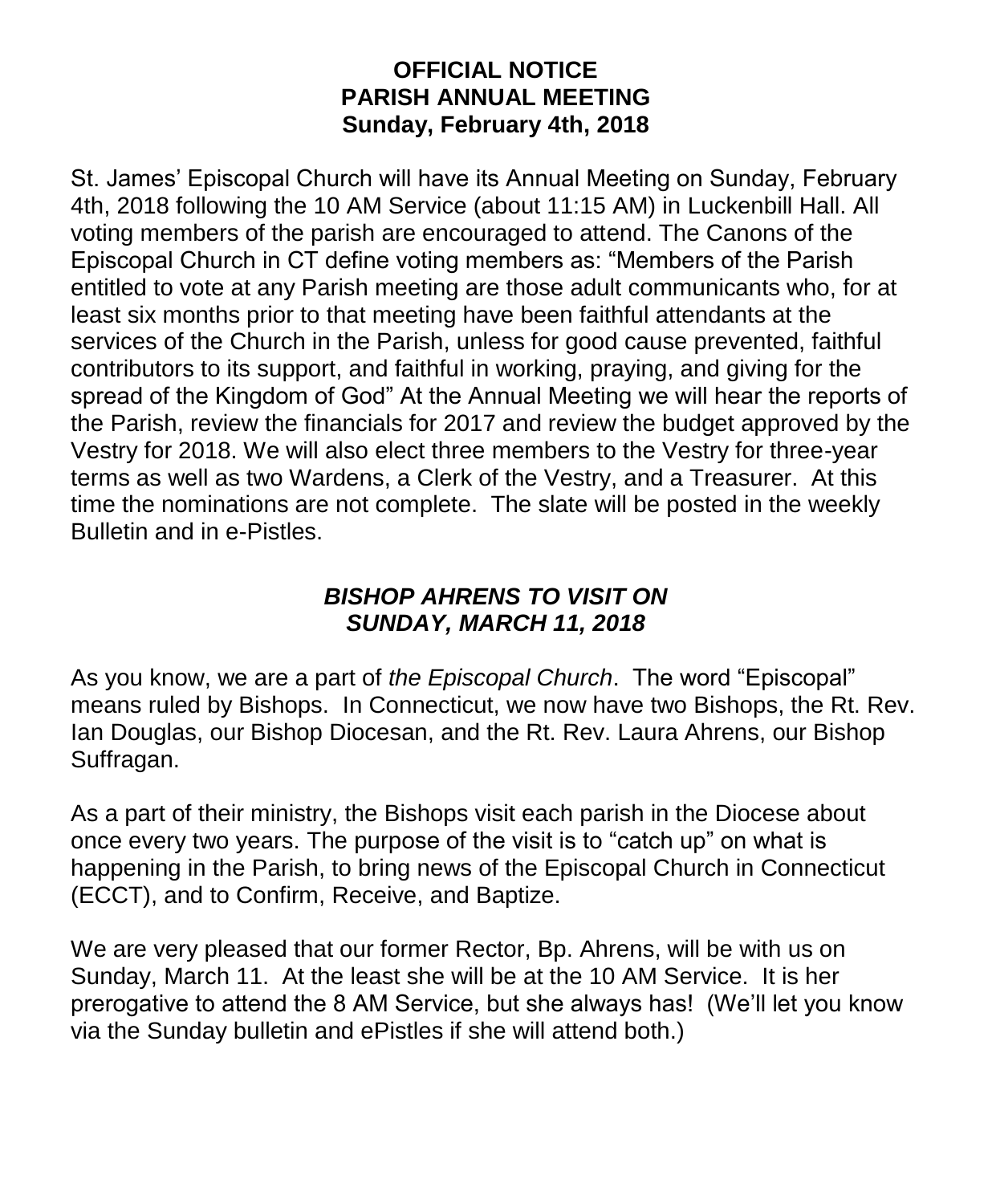**CONFIRMATION** is the reaffirmation of your Baptismal Vows as an adult with the inclusion of the laying on of hands by a Bishop. This year we have no young people being Confirmed. There will be at least one adult Confirmation, however.

If you have never been Confirmed by a Bishop, this is your opportunity to do so. Please speak with the Rector as soon as possible to discuss education which will include the Bible Study on Monday evenings led by Deacon Carolyn.

**RECEPTION** is for those who have been Confirmed by a Bishop in another denomination and want to "officially" become Episcopalians. Again, it involves the laying on of hands by a bishop. The education for Reception is the same as Confirmation. Again, please speak with the Rector as soon as possible.

## **LEARNING TO LEAD MORNING AND EVENING PRAYER**

Two of the ancient Services of prayer for the Anglican Communion and Episcopalians are Morning Prayer and Evening Prayer, also called the Daily Office. Both of these Services are so important, that they are included in every Book of Common Prayer throughout the world since 1662.

At various times throughout the year, we steep the stones of the Chapel with the Daily Office. While these beautiful Services are relatively simple to lead, they do take some instruction.

**On Saturday, January 13, 2018, from 9 AM** to noon in the library, Denise Holl will give instruction on how to officiate at the Daily Office. She will go over how the Service flows as well as where to find the various Scripture readings and Psalms appointed for the day. All are more then welcome to join us.

#### **ASH WEDNESDAY February 14th, 2018**

We will Worship at: 7:30 AM in the Chapel Noon and 7:30 PM in the Church.

Please make every effort to join us so that you can begin a holy and life-giving Lent.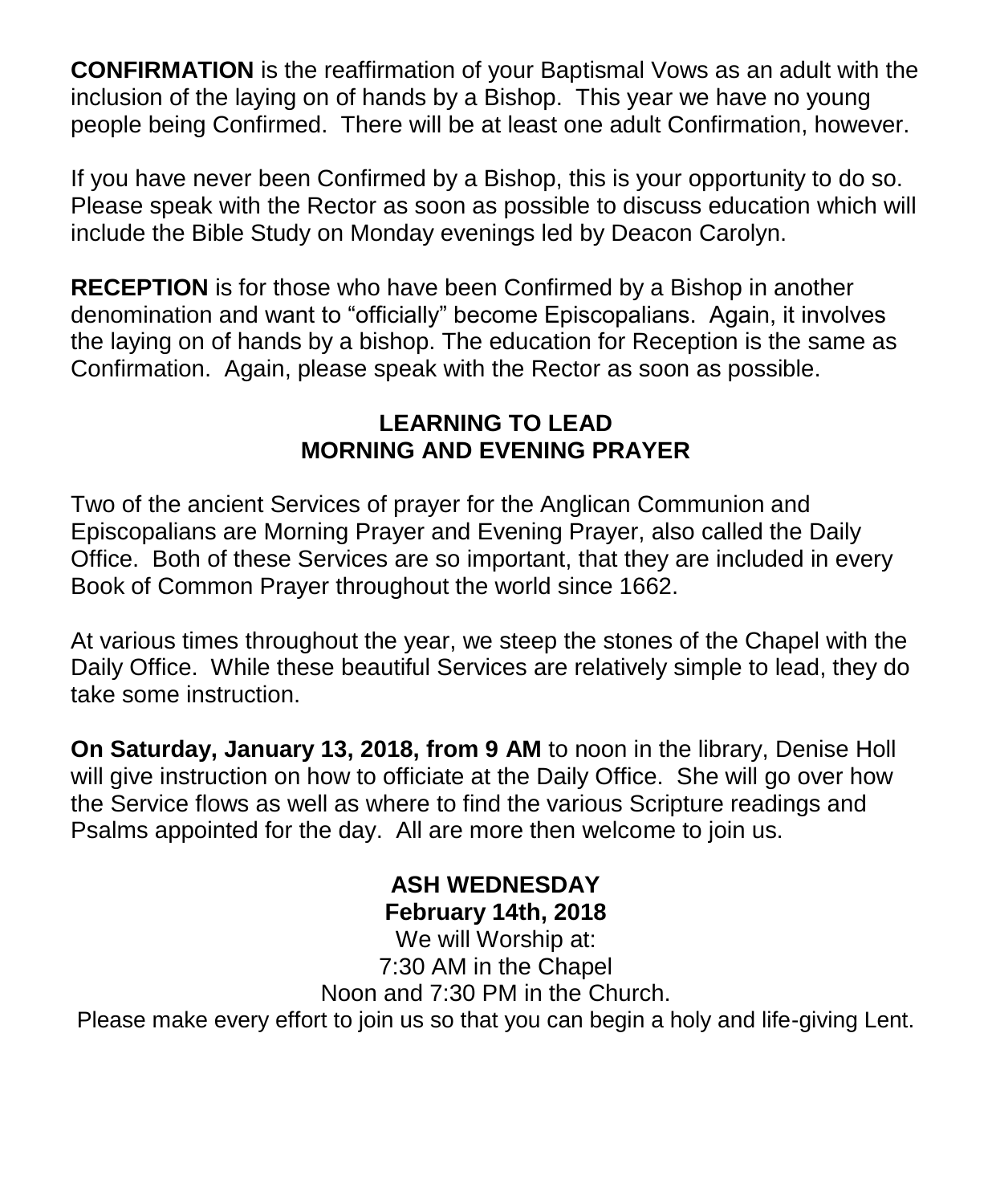#### **ST. JAMES' QUIET DAY SATURDAY, February 10 9 AM to noon**

The next Quiet day will be on Saturday, February 10, 2018 in the Chapel. This month we will concentrate on the book *The Practice of the Presence of God* by Brother Lawrence. Amazon says of this wonderful book: For nearly 300 years this unparalleled classic has given both blessing and instruction to those who can be content with nothing less than knowing God in all His majesty and feeling His loving presence throughout each simple day.

The Quiet morning consists of Morning Prayer, meditating on God's Word using what is known as the Lectio Divina, silent meditation, discussion of the book, and noonday prayers. There is lots of time for private prayer. Everyone is welcome to join us for this spiritual journey.

## **EFFECTIVE IMMEDIATELY**

The St. James' App will no longer be available. Please do not use the App or the link on the website to make your donations. All donations must be made either by check, cash, or by having your bank submit it monthly or as you wish it to be sent."



Starting January 14th, we will be collecting cans of soup in front of the church for our annual Souper Bowl of Caring event through February 4th. The Souper Bowl of Caring is people across the nation working to fight hunger and poverty in their own communities around the time of the Super Bowl football game. All cans of soup donated by St. James will go to

Daily Bread. Please support this wonderful cause. If you would like to learn more about The Souper Bowl of Caring, please check out [souperbowl.org.](http://souperbowl.org/)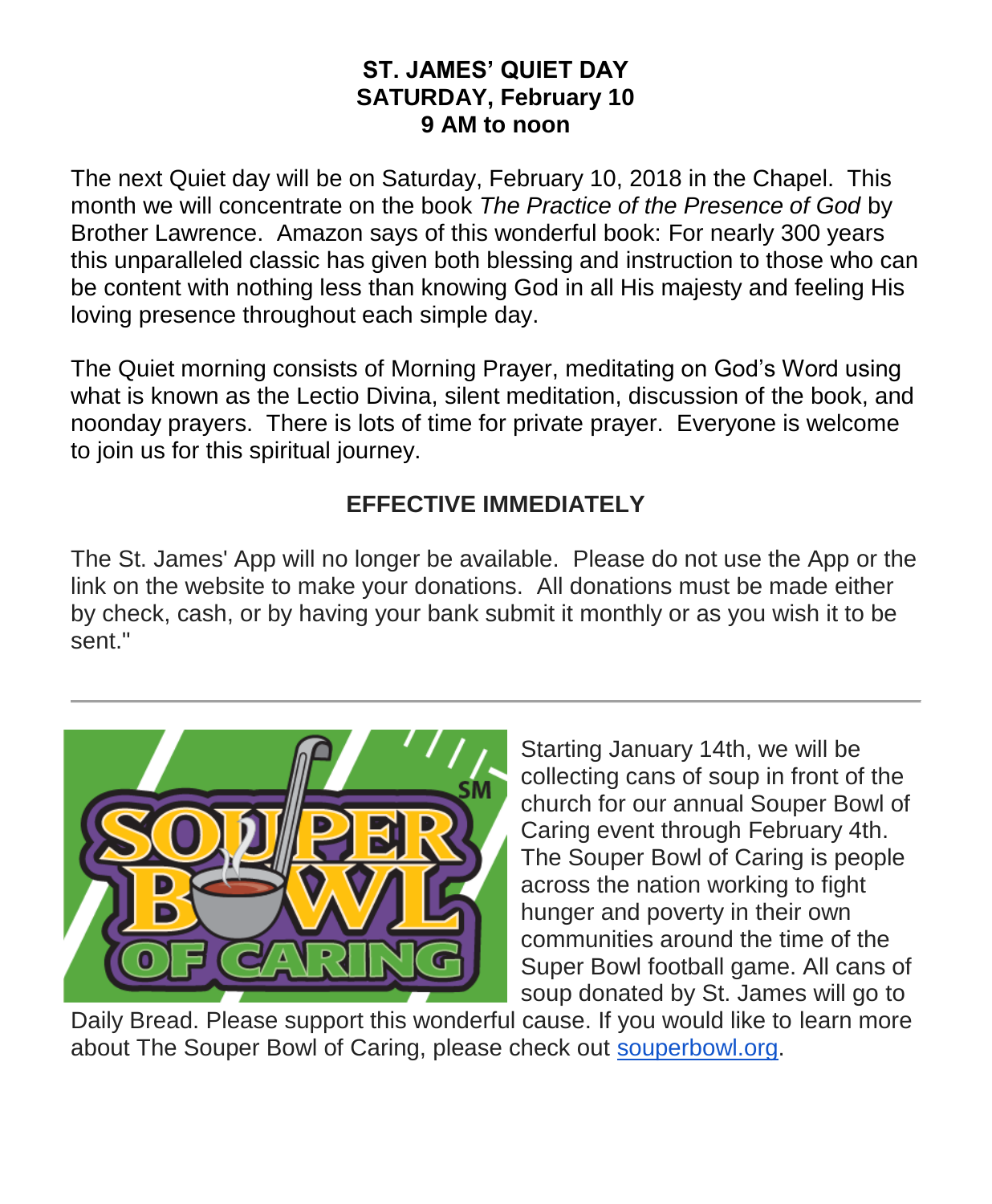#### **A Book Report by Nancy Alaire Lorenz**

The library at St. James' is modest but its open shelves extend generously across a long wall and hold much of interest to feed the mind and perhaps quicken the soul. That the library is located in the ground floor dining room where small groups gather to meet and eat seems most appropriate—books provide essential nourishment for meaningful thought and conversation.

There are many Bibles in the library, of course, and these are sorted by edition (the *Jerusalem Bible*, for instance) and the groups of editions are placed at intervals throughout the shelves. A commonly used alternative is to shelve all the Bibles in one section. That is an alternative with categorical logic but in a smaller library, shelves of Bibles can establish a ponderous effect on the eye and consequently add an impression of heaviness to the mind and spirit. The Bibles, therefore, are gathered by edition, and editions are shelved conveniently to hand wherever a group may be sitting. Reshelving should be fairly straight forward, rather like remembering a parking spot. If the interval method proves unsatisfactory, it will be easy enough to rearrange the shelves and put the Bibles in soldierly rows.

As the topical arrangement of the books in the library proceeds, labels will identify the various shelves and the card catalog will be updated. While the topical arrangement is underway, there is a necessary confusion between sorted and unsorted bookshelves. Also, pending an updated book inventory/card catalog, books will circulate on an honor system. A basket called "Book Notes" has been placed on the shelves and contains paper, pencils, and a note pad. Comments about books and records of books borrowed are welcome and should include a name and phone number or email address. Enjoy!

Poetry is on the upper left shelf of the first tall book shelf, and after poetry comes commentaries and reflections on the poetry and narratives of the Bible. Churchly administration comes next with handbooks for vestries and organizers. Reference books and study guides are grouped on the bottom shelves. History, theology, and philosophy are grouped nearby. Testimony and witness, devotions, prayers, and inspiration are grouped together near the space reserved for Stephen Ministry books. A nature and nurture section contains books about healing, raising children, aging, sociology, and psychology. Novels are collected on the other side of the doorway, on the low shelves nearest the window. Audio books and videos are included here. Picture books, read-aloud books, and books for young readers are also on these shelves.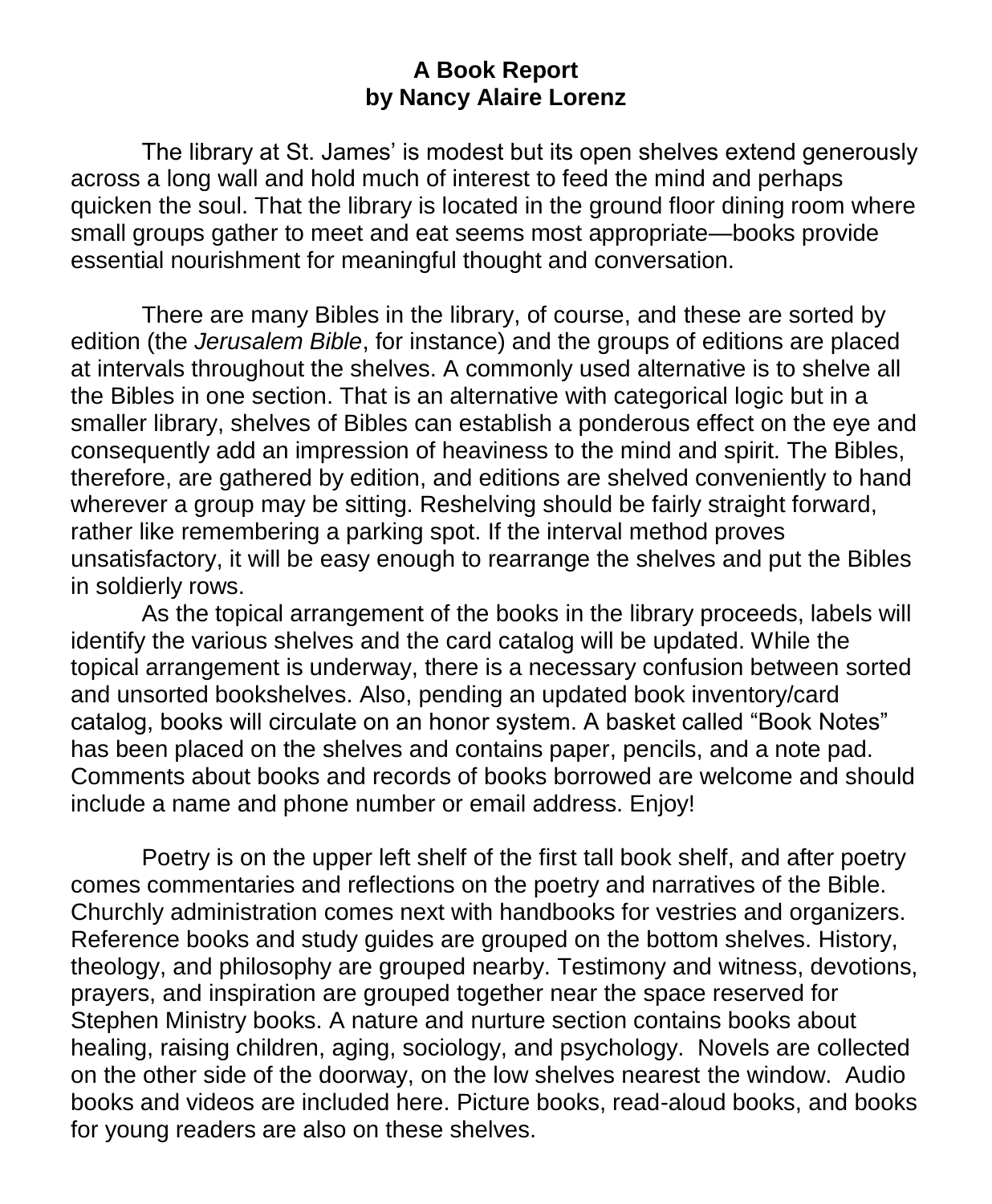

Now that the New Year is here, let's look back at the evolution of this committee: First of all, the committee name over the past few years has changed from Welcoming and Communications to Church Growth to Hospitality. This committee's objectives are to welcome those who are already parishioners, as well as invite others from the community into our parish. We do this through the team of greeters, advertising and publicizing events, updating parish literature, and providing welcome bags and baskets.

- In 2017, the narthex was repainted, a beautiful banner was hung above the doors, and the area was generally spruced up by many parishioners to welcome everyone to a bright space.
- Visitor and newcomer bags were created with a few "gifts" and information about St. James'.
- A newly-formed greeter team of 10 have been welcoming parishioners and newcomers every Sunday at the 8:00 and 10:00 services, providing name tags, answering questions, and escorting them to coffee hour. We have been acquainted with many new faces! Thank you to our new greeters.
- New postcards and invitations were created to send to visitors and those new to the area. These may be sent out beginning in February.

Look around the church and in the pews for an updated St. James' brochure with pictures and information on all we do here at church! In 2018, we will be working on some exciting projects. We have a list of those parishioners who have joined St. James' within the past year, and we will acknowledge them with a hospitality basket. We also plan to target those who are new to the area by sending them a postcard to welcome them and invite them to our services. We will also continue to advertise via different methods more events coming up this year.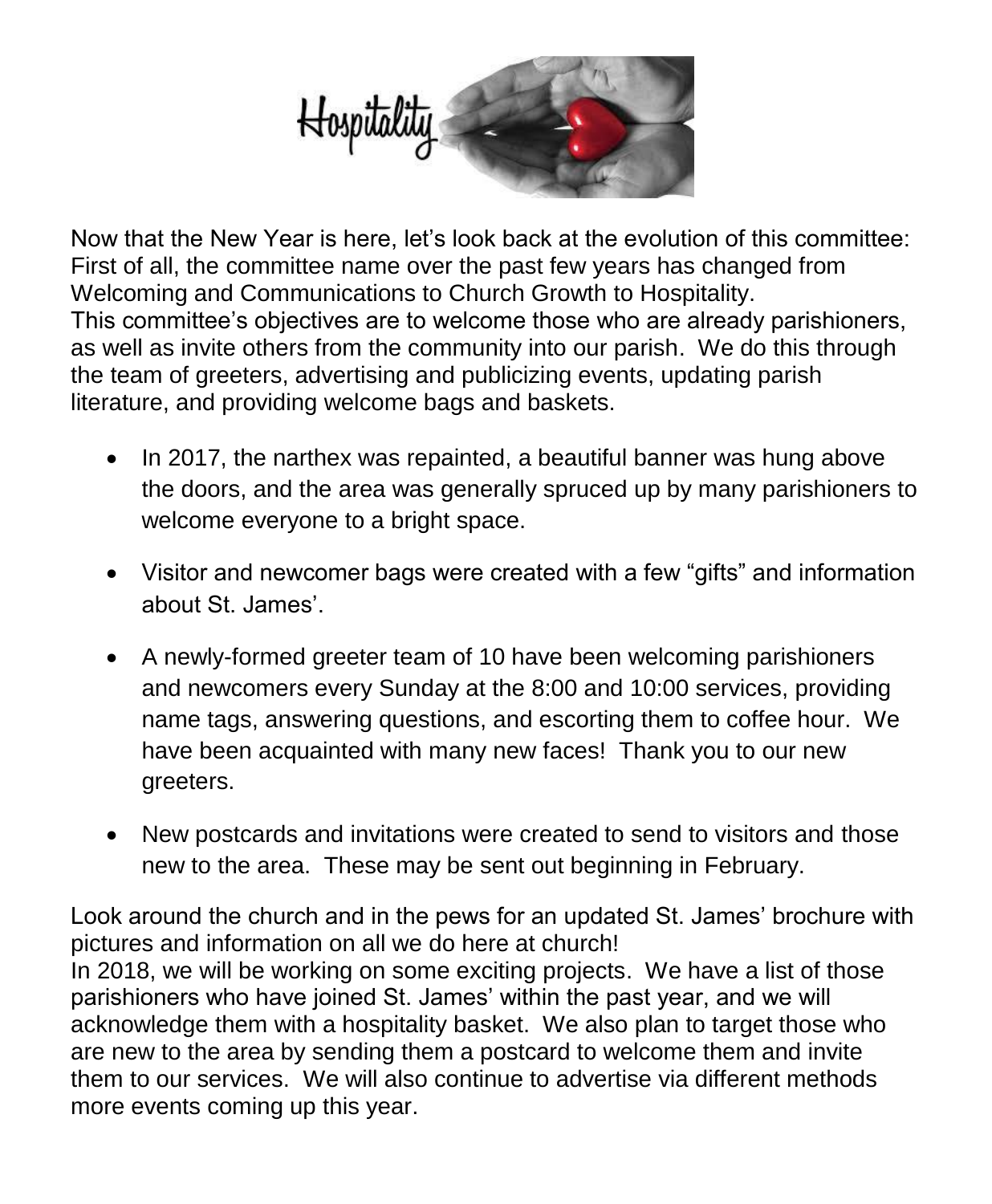Thank you to all on the Hospitality Committee, as well as others who have volunteered as greeters, and those who have volunteered for projects that will happen in 2018. Everyone at St. James' is part of Hospitality, and this commitment will lead to an even more welcoming parish.

You are invited to our committee meetings, usually held on the third Tuesday of each month at 7 pm in Luckenbill Hall. For questions, comments, or suggestions, please contact Beth at [cox4000@sbcglobal.net.](mailto:cox4000@sbcglobal.net)

# **Religious Education**

## **Godly Play**

In Fall 2017 St. James began a Godly Play program as part of the Church School Curriculum, where the children learn Bible stories through a Montessori storytelling approach. I am really excited to continue Godly Play with them in 2018. Much thanks to Marion Liberati, Jim Hughes, Pat Pearson, Karen Montecalvo, Vicky Crea and the Godly Play Church School Families for your support and assistance in the Godly Play program this school year. A very special thanks to Susie Sarkisian and especially Father Joseph for your commitment, vision, and dedication to the Godly Play program.

# **Youth Group**

Our Youth Group will be meeting on January 7th. In November, the Youth Group put together an informational video for continued sponsorship of Maria, our student that St. James has been sponsoring at El Hogar in Honduras. Much thanks to Logan, Leah, Melissa, Daniel, Julia, Bob Pearson, Christine Di Meglio and Father Joseph, for your commitment and excitement for this wonderful project. We will be showing our video throughout January during coffee hour and at our Annual Meeting. Our Youth Group will continue to meet each month where we will continue to work together on projects and discussions, as well as a potential field trip.

Happy 2018! I hope you all had a wonderful Christmas with your families and friends and I wish you a very happy, healthy, and cherished year!

Blessings and Peace,

Kerry Santoro Director of Religious Education, St. James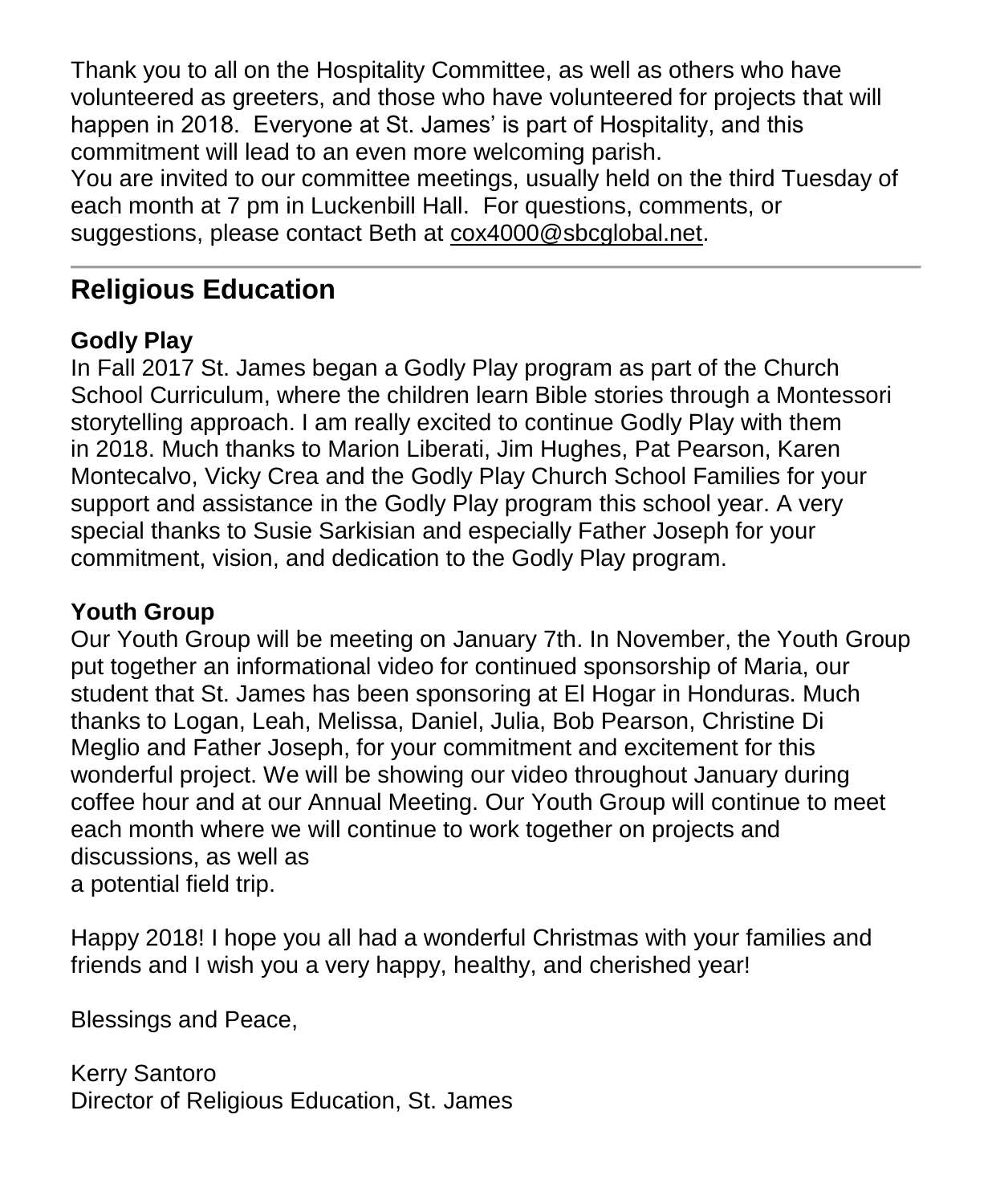# **St. James' Episcopal Church Vestry Meeting - Tuesday, December 19, 20 17**

Father Joseph called the meeting to order at 7:06 PM with prayer.

Red Doors Wide Open: It was decided not to put the hymns into the bulletin. Beth Cox will remove the old St. James brochure and refill with the new ones. To be continued.

Approval of Minutes from the November Vestry meeting: Bill Ostrand made a motion to approve the minutes. Vicky Woody seconded. The Vestry approved. Kitchen Update and Financing: These are natural wood cabinets and will never match perfectly. To be continued until Shrove Tuesday – early February. Rectory Property Boundary: The proposal they made is unacceptable. We are making a counter-proposal to sell them the strip of land in question. To be continued.

Phone Hacking Issue: Joe Walkovich spoke with his contact. Joe suggested that we wait until after the first of the New Year to pursue this matter. To be continued.

Final Presentation of 2018 Budget Proposal: Last month, the Vestry was presented with the proposed 2018 budget which had a \$45,203 deficit and asked where we can make cuts, what has to stay and whether or not we should have a Capital Campaign. The last capital campaign was in 1998.

Linda Spaziani spoke at length explaining the details of next year's budget proposal, where we might decrease or remove budget line items. We talked about opportunities to grow our income via pledges. How do we tell the people of St. James' the seriousness of our situation and how much do we need to balance the 2018 budget while eliminating and reducing budget line items? Items reduced from the 2018 budget include:

- Plate can be increased to \$17,000.00.
- Youth / Education was reduced by half.
- The carillon can be tuned and inspected every other year instead of annually.

Items removed from the 2018 budget include:

- The line item for Office Vacations / Temporary Help has not been used, so was removed.
- Deanery as it does not exist.
- Acolyte luncheon

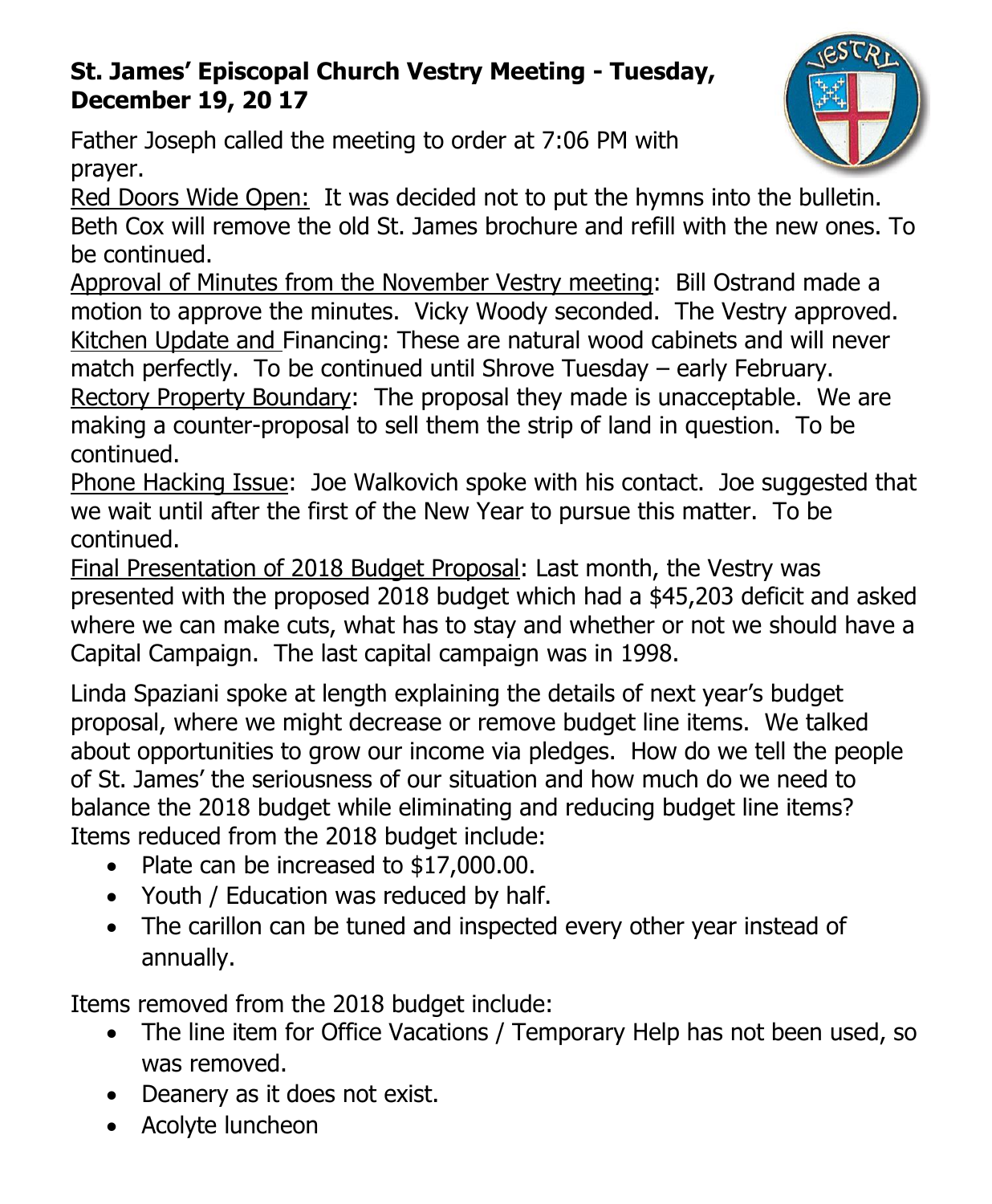- Mother's Day Breakfast
- ARC they have a designated month on the Mission envelope schedule
- Youth / Confirmation
- Annual Parish Picnic
- Parish Life Committee
- Social Media line item of \$10,000.00 will be done by volunteers. It was added to the Hospitality Committee.
- Visiting Clergy which are the supply clergy for when the rector is on vacation, was removed. Lay People will perform Morning Prayer on the five Sundays the Rector is away.

Joe Walkovich made a motion to accept the 2018 final budget. Bill Ostrand seconded and the Vestry approved a 2018 budget with a \$20,559.00 deficit. So ordered.

Nominating Committee: The Nominating Committee is made up of Suzanne Carley, Pat Pearson, Bill Hutchinson, Jehad Sabagh as the "member at large". Lyn Myers will become the Chairperson of Stewardship. Jeanne Tedaro will become the Chairperson of Worship. We need a candidate for Pastoral Care. Parsonage Allowance: Joe Walkovich made a motion to accept the proposal. Bill Ostrand seconded and the Vestry approved. Old Business

2018 Newsletters: January, March, June, September, December Newsletter deadline for January 2018: All articles need to be in tomorrow.

6:30 PM Evening Prayer will be held on Wednesday, December  $20<sup>th</sup>$  for the final time before Christmas.

There being no further business, Robert Mondello offered Closing prayers. A motion was made by Bill Ostrand to adjourn the meeting. Seconded by Vicky Woody. Approved by the Vestry. The meeting was adjourned at 9:50 PM. The next Vestry Meeting will be at 7:00 PM on Tuesday, January 19<sup>th</sup>, 2018. Victoria Woody will offer Closing Prayers in January.

Respectfully submitted,

Marion Clerk **"If it's not about love, then it's not about God."** Presiding Bishop Michael Curry, The Episcopal Church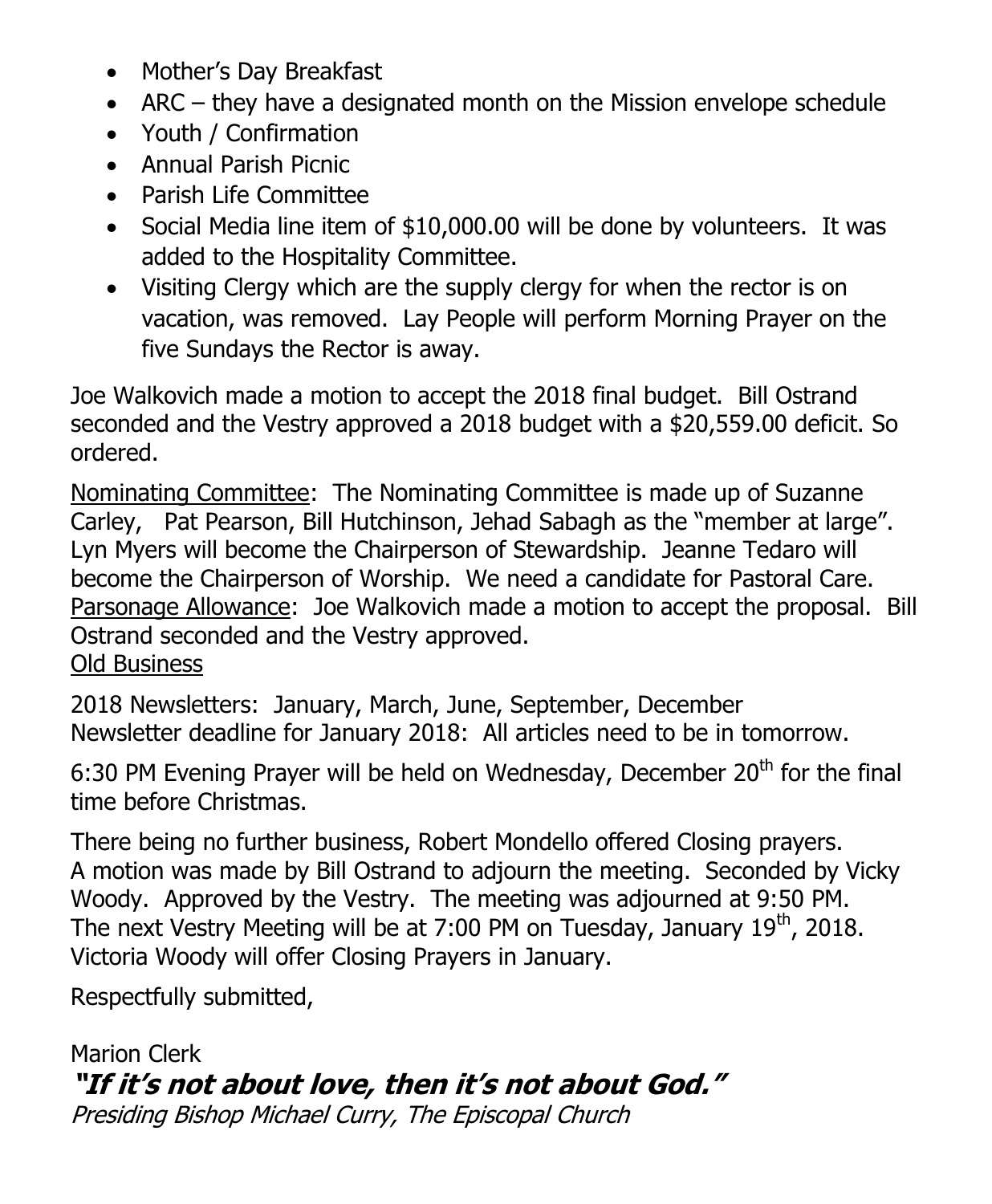# *PARISH CYCLE OF PRAYER – January 2018*

*"I urge that supplications, prayers, intercessions and thanksgivings be made for everyone"*

#### **I Timothy 2:1**

Each month in our newsletter we include part of our alphabetical listing of the members of our congregation in the Parish Cycle of Prayer. This month you are asked to hold the following members in your prayers:

Jan 1 Sean & Janis Flynn & Family; Marcia Folderauer; Scott & Dawn Ford Jan 2 Helen Gallo; Theo Gammie; Wayne & Doreen Geist; Tancy Gemza Jan 3 Francis & Judith Toth; Carole Conaway; Lillian Heering; Dick & Mary Lou Johntson Jan 4 Frank Giarratana & Family; Melissa & Nicholas Gieda & Family; Doreen Gilliland Jan 5 Richard & Ruth Goetz; Vanessa Grant & Family; Scott & Michelle Grayson & Family Jan 6 Barbara Greene; Russell & Judith Griemsmann; Karen Haddad Jan 7 Erland Hagman; Cheryl Harewood; Ernest Harrington & Lyn Meyers Jan 8 Linda Harrison, Mark & Kathryn Harrison & Family; Jean Hassen Jan 9 Dorothy Hoagg; John Hofmann; Denise Holl; Virginia Huff; Stephen Huntley Jan 10 William & Vicki Hutchinson; Linda Immarigeon; Delores Ireland; Lillian Heering Jan 11 Catherine Jaber-Kreiger; Edith Janesky; Carl & Susan Johnson; Catherine Johnson Jan 12 Amanda Johnson; James Johnson; Robert Johnson; Robert & Leslie Johnson Jan 13 Deborah Kaufmann; Denise Kaufmann; Carol Kelly; Margaret Kelly Jan 14 Yvonne Kiddoe; Nancy Kinkade; Robert & Linda Kovacs; Nancy Haplin Jan 15 Joseph Krasinski & James Hughes; Christopher Kuell & Cristine DiMeglio Jan 16 Nicholas Kuell; Grace Kuell; Harry & Jill Kuhn; Adam & Sherry Kyriacou & Family Jan 17 Kevin & Susan Lally; Sheila & Richard Landis; Roma Landry; Pat Larsen Jan 18 Ethel Leahey; Laura Lee & David Katz; Daniel & Marion Liberati; Kerlen & Letty Lim Jan 19 Walter & Louise Liston & Family; Lillian MacBain; Francis Mann & Maureen Bent Jan 20 Wendi McCabe; David & Ingrid McCarthly; Jane McGarry; Ashwin Robin Raj Jan 21 Harold & Maria McGowan; John & Loretta McLaughlin; Suzanne McLean Jan 22 Mark Meyer & Family; Margaret Mirabito; May Molinaro; Linda & Robert Parker Jan 23 Robert & Deborah Mondello & Family; Elise Montanari; Albert & Karen Montecalvo Jan 24 Franklin Moore & Carlos Diaz; Doris Morgan; George Mosher; Kathleen Mould Jan 25 Dan & Gretchen Mullin; Su Murdock; John & Virginia Murphy; Elizabeth Mussgnug Jan 26 Alexander Nahas; Sandra Nichols & Family; Victoria O'Connor; John O'Hern; Jan 27 William Ostrand & Marco Ostrand-Costa; Donald & Maryellen Owens & Family Jan 28 Betsy Pankulis; Andy & Nena Pankulis; Jeannie Parille; Barbara Parks Jan 29 Robert & Patricia Pearson; Julia Pearson; Etura Pierce; Sally Pierce Jan 30 Whitney Pratt-Cote; Richard & Erma Rausch; Richard Rausch & Luciana Correia & Jan 31 Family; Christina Ray & Amy Lionheart; Patricia Reynolds; Robert Reynolds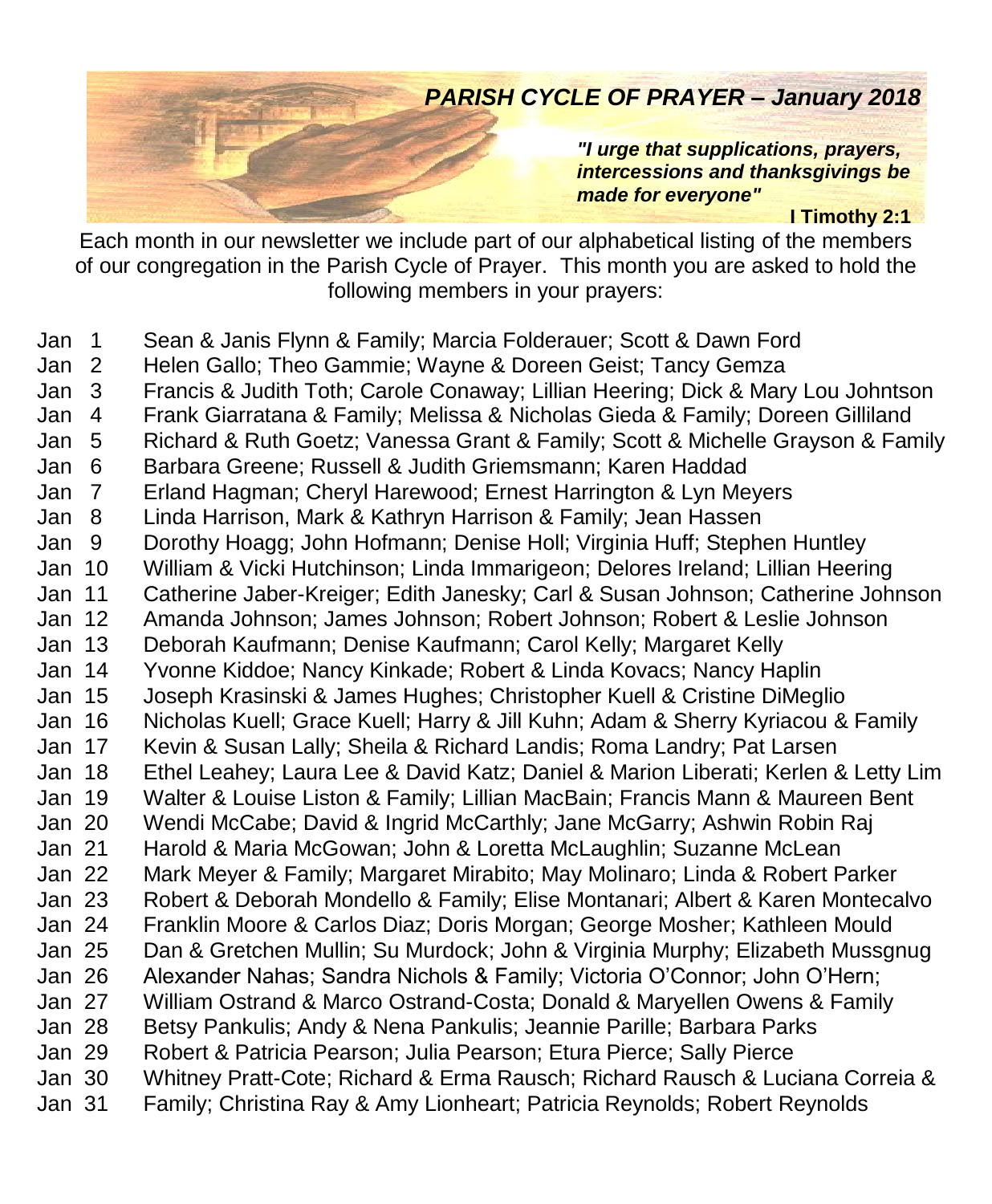The ministry of the people of St. James' Episcopal Church is led by the Wardens and Vestry and assisted by the Clergy and Staff. **Wardens Rector** Joe Walkovich The Rev. Dr. Joseph A. Krasinski Janet Brown [joseph@saintjamesdanbury.org](mailto:joseph@saintjamesdanbury.org) **Treasurer Deacon** Linda Spaziani The Reverend Carolyn Legg **Clerk** [sealeg@sbcglobal.net](mailto:sealeg@sbcglobal.net) Marion Liberati **Administrative Assistant and Bookkeeper Vestry** Dilsa Quade William Ostrand (2019) welcom[e@saintjamesdanbury.org](mailto:usanne@saintjamesdanbury.org) Susie Sarkisian (2020) **Director of Religious Education** Karen Montecalvo (2019) Kerry Santoro Bill Hutchinson (2018) dre@saintjamesdanbury.org Suzanne Carley (2018) **Director of Music** Victoria Woody (2020) Joanne F. Archibald Pat Pearson (2018) welcom[e@saintjamesdanbury.org](mailto:usanne@saintjamesdanbury.org) Beth Cox (2020) **Sexton** Robert Mondello (2019) Jose Lopez Sanz **ECCT Delegates** Dan Cox

# **Shrove Tuesday Pancake Supper**

Marion Liberati

We will be having our Shrove Tuesday Pancake Supper in Luckenbill Hall at 5:00 PM on Tuesday, February 13th. Pancakes, sausages, and fruit cocktail will be served as well as orange juice and decaf coffee. There will be a 5.00 donation to attend the Shrove Tuesday Supper. Please email [kerrysantoro@usa.net](mailto:kerrysantoro@usa.net) if you are interested in volunteering for this event. A very gentle reminder that if you will be attending the pancake supper, please make every effort to attend an Ash Wednesday service the next day.